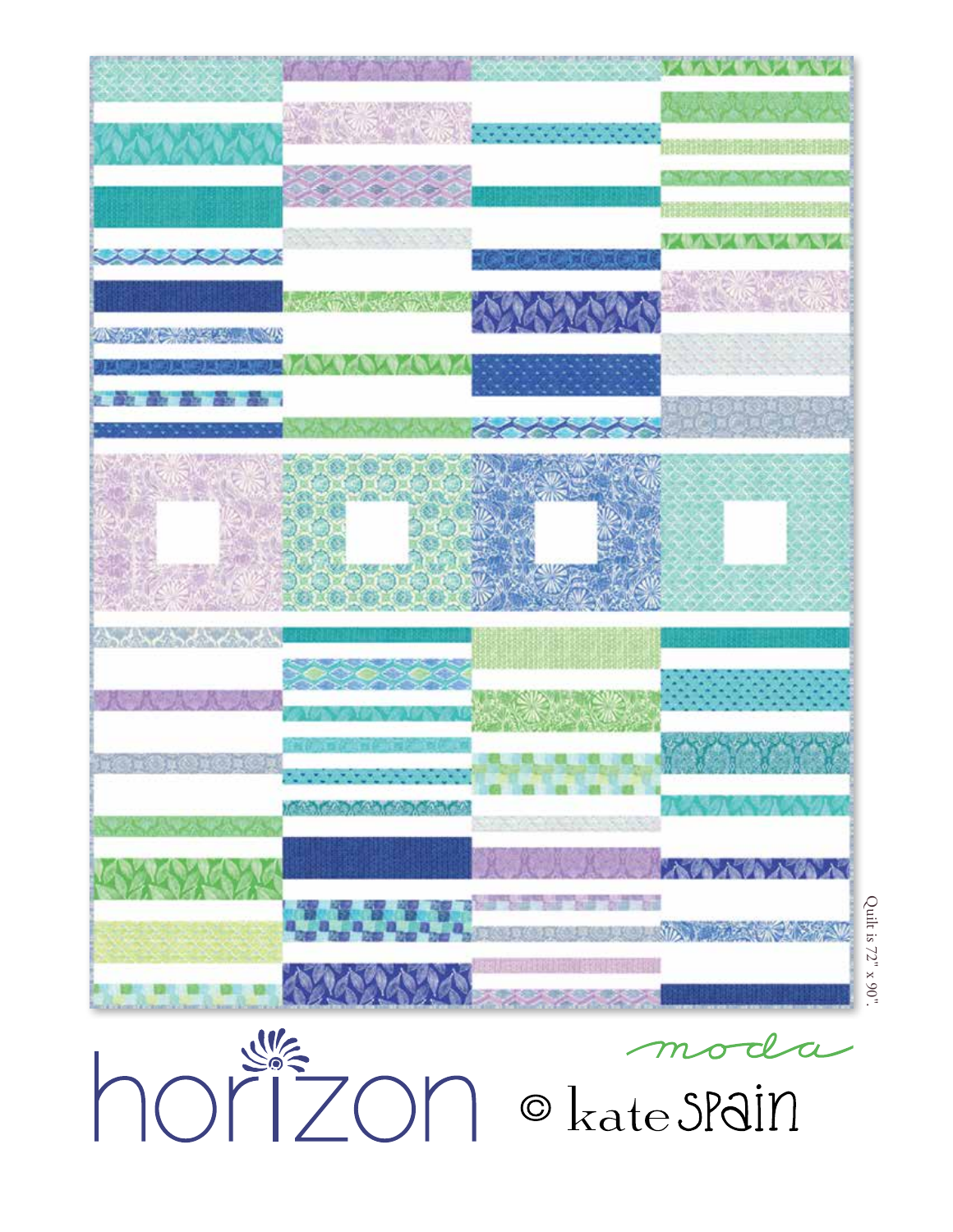

Quilt is 72" x 90".

# **Fabric Cutting**

*There are four color groups in the fabric line: green, ultramarine, ocean, and orchid. Sort the fat eighths into the four color groups.*

# **Blocks**

From EACH of the four color groups cut 5-41/2" x 181/2" strips 1-31/2" x 181/2" strips 5-21/2" x 181/2" strips 5-2" x 181/2" strips

From EACH of the four prints cut 2-51/2" x 181/2" strips  $2-6\frac{1}{2}$ " squares

### **Background**

4-181/2" x width of fabric strips From the strips, cut  $24-18\frac{1}{2}$ " x  $2\frac{1}{2}$ ", 12-181/2" x 41/2", 20-181/2" x 2", and 8-181/2" x 11/2" strips 1-61/2" x width of fabric strip

From the strip, cut  $4-6\frac{1}{2}$ " squares

# **Binding**

8-21/2" x width of fabric strips Sew the strips end to end for the binding.

moda

#### **Construction** Use  $\frac{1}{4}$  seams and press in the direction of the arrows.

*There are four color groups in the fabric line: green, ultramarine, ocean, and orchid. There are five different blocks. Each block is made using one color group and the background.*

**1 Blocks** A, B, C, D, and E<br>
(A) Block A: Join 2-2<sup>1</sup>/2" x 18<sup>1</sup>/2" and 2-4<sup>1</sup>/2" x 18<sup>1</sup>/2" strips from one colorway, and  $3-2\frac{1}{2}$ " x  $18\frac{1}{2}$ " background strips as shown to make 1 block. Repeat to make 4 blocks, each using 1 color group.



(B) Block B: Join 3-21/2" x 181/2" strips from one colorway, and  $3-4\frac{1}{2}$ " x  $18\frac{1}{2}$ " background strips as shown to make 1 block. Repeat to make 4 blocks, each using 1 color group.



(C) Block C: Join 3-4½" x 18½" strips from one colorway, and  $3-2\frac{1}{2}$ " x  $18\frac{1}{2}$ " background strips as shown to make 1 block. Repeat to make 4 blocks, each using 1 color group.

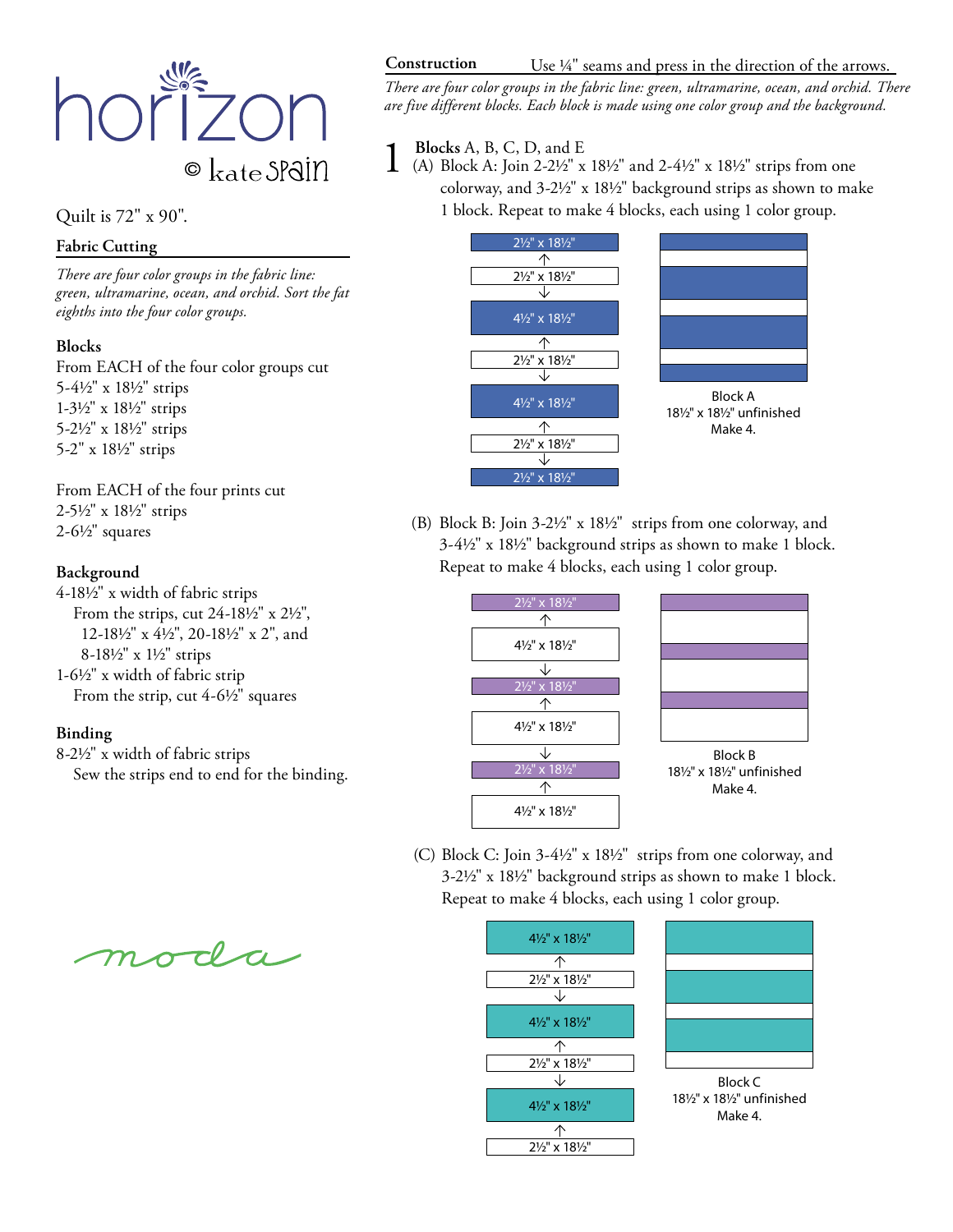(D) Block D: Join 5-2" x 181/2" and 1-31/2" x 181/2" strips from one colorway, and 5-2" x 181/2" background strips as shown to make 1 block. Repeat to make 4 blocks, each using 1 color group.



 $\tau$  ${\boldsymbol m}$ 

(E) Block E: Join 2-51/2" x 181/2" strips and 2-61/2" squares from one print, and 2-1½" x 18½" strips and 1-61/2" background square as shown to make 1 block. Repeat to make 4 blocks, each using 1 of the 4 prints.





Block E 181/2" x 181/2" unfinished Make 4.

2 Arrange and sew 5 rows of 4 blocks each as shown.<br>Press the seams in opposite direction from row to row. Join the rows. Layer, quilt and bind.





Quilt is 721/2" x 901/2" unfinished.